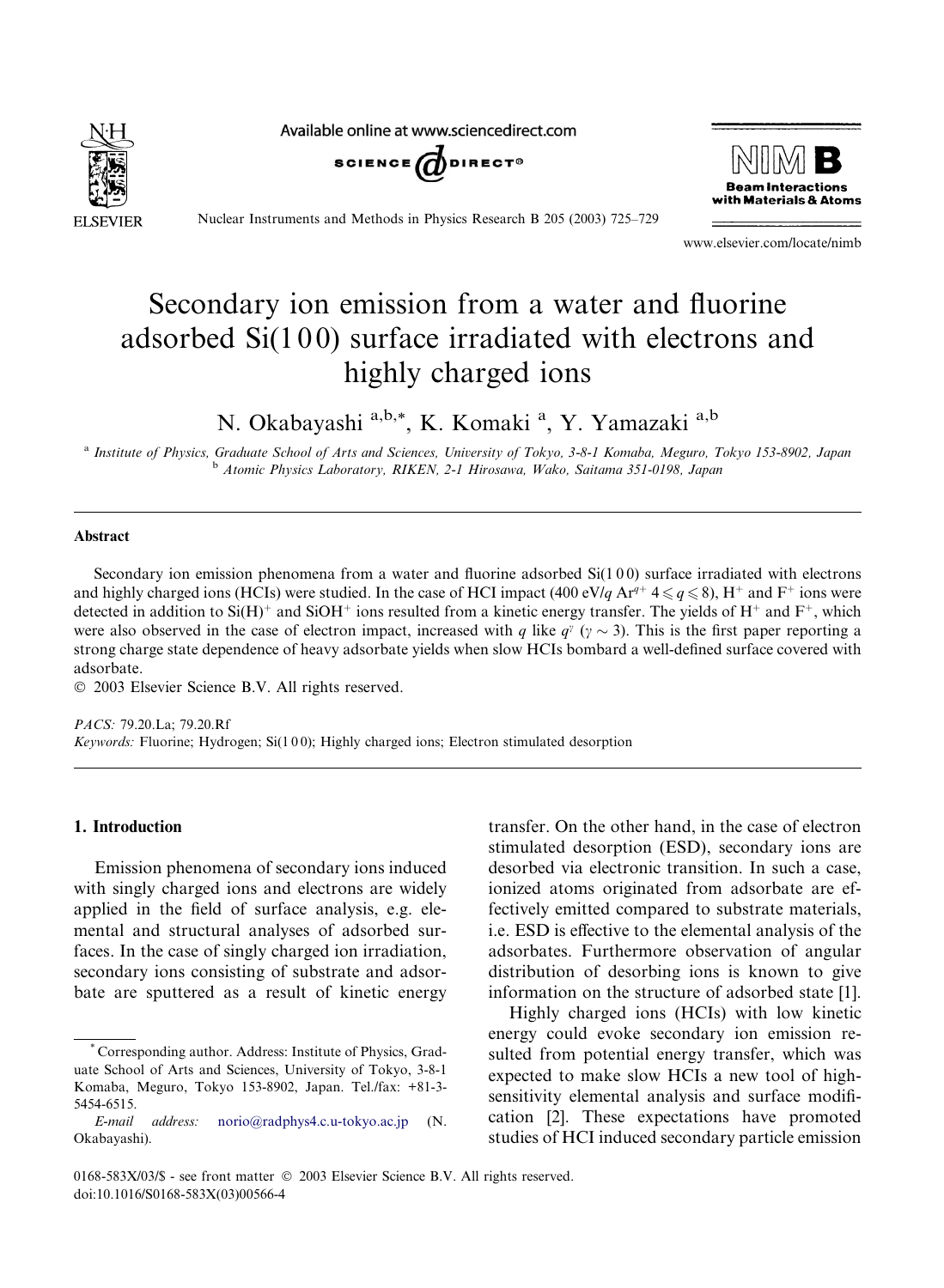from surface adsorbates [3–8] and from substrate materials [2,9–13].

In the case of HCI impact on an untreated CuO target containing hydrogen as an impurity, it was found that (1) the H<sup>+</sup> yields were proportional to  $q^{\gamma}$  $(\gamma \sim 5)$  and (2) H<sup>+</sup> exhibited narrow kinetic energy distribution peaking at a few eV [3]. The observation was explained by a formation of two-hole state of a hydrogen-contained chemical bond produced by resonant electron transfers to HCIs [14] and the subsequent  $H^+$  emission due to Coulomb repulsion (pair-wise bond-breaking model) [4]. The pair-wise bond-breaking model is in some sense analogous to Auger stimulated desorption (ASD) process [15] in the case of ESD, in which the ionization of core level followed by Auger transitions creates a twohole final state leading to ion desorption.  $H^+$  yield from a well-defined hydrogen terminated Si(1 0 0) surface has recently been reported [5,6], in which strong q dependence was again observed and explained with the pair-wise bond-breaking model. It is noted that analogy of sputtering mechanism between HCI impact and electron impact was also reported on a LiF target [11].

These experimental and theoretical works left interesting questions [6], e.g. whether angular distributions of desorbing ions in HCI- and electronimpacts are similar or not, and whether yields of well-defined heavier adsorbates than hydrogen display strong charge dependence. For these purposes, it is important to observe secondary ions from the same surface irradiated with HCIs and electrons. In the present report, we briefly describe the experimental setup and discuss similarities and differences between HCI- and electron-induced ion desorptions.

# 2. Experiment

The sample holder and the secondary ion detector are schematically drawn in Fig. 1. Slow HCIs were prepared by an electron beam ion source (EBIS) cooled with liquid nitrogen, which was kept at around  $2 \times 10^{-10}$  Torr during operation [16]. HCIs extracted from the EBIS were charge-state and mass-selected with a Wien-filter, periodically swept with a deflector to form a pulse train of 50 ns width, and finally guided into the measurement chamber [5].

The sample holder was mounted on a rotational and linear feed-through at the center of the measurement chamber. In order to extract positively charged secondary ions effectively, the sample was biased positively and the mesh (2 mesh/mm) positioned 10 mm from the sample was grounded. The sample was held in a molybdenum plate of 0.5 mm thick with a rectangular window and sandwiched between a ceramic heater and a molybdenum thin plate of 0.2 mm thick with a rectangular window. At 140 mm from the sample, a twodimensional position sensitive detector (2D-PSD) was mounted on a turntable, which could be rotated with the same axis as the sample holder. The 2D-PSD (active diameter of 42 mm- $\phi$ ) consisted of a flat mesh shielding the electric field, a triple stage microchannel plate and a wedge-meander-strip inductive electrode with a germanium layer, which provides two-dimensional position  $(X \text{ and } Y)$  and arrival time  $(t)$  of emitted ions. The initial energy and angle of emission were evaluated with these three quantities. As shown in Fig. 1, the impact angle  $\theta$  was defined with respect to the surface normal at the moment of impact. The intensity of the HCI beam was monitored time to time by reflecting the ions to the 2D-PSD by applying a high voltage on the sample. The total dose of HCIs during measurements was less than  $10^9/\text{cm}^2$ , i.e. the beam induced surface modification is expected to be negligibly small. The measurement chamber was also equipped with an electron gun, with which ESD experiments could also be made. The typical pulse width was 20 ns.

The sample was cut from a B-doped Cz-grown  $Si(100)$  wafer (orientation accuracy  $\pm 0.5^{\circ}$ ) with a resistivity of 18  $\Omega$  cm and its size was 24  $\times$  14  $\times$ 0.5 mm3. Before insertion into the measurement chamber, the sample was chemically treated to protect the Si surface with a thin oxide layer [17]. The thin oxide layer was removed by heating the sample at  $1170$  K for 3 min by several times, which yielded a well-defined  $Si(100)-(2 \times 1)$  surface [17]. The temperature of the sample was monitored using an optical pyrometer. The measurement chamber was evacuated by a series of 500 and 70 l/s turbo molecular pumps and the base pressure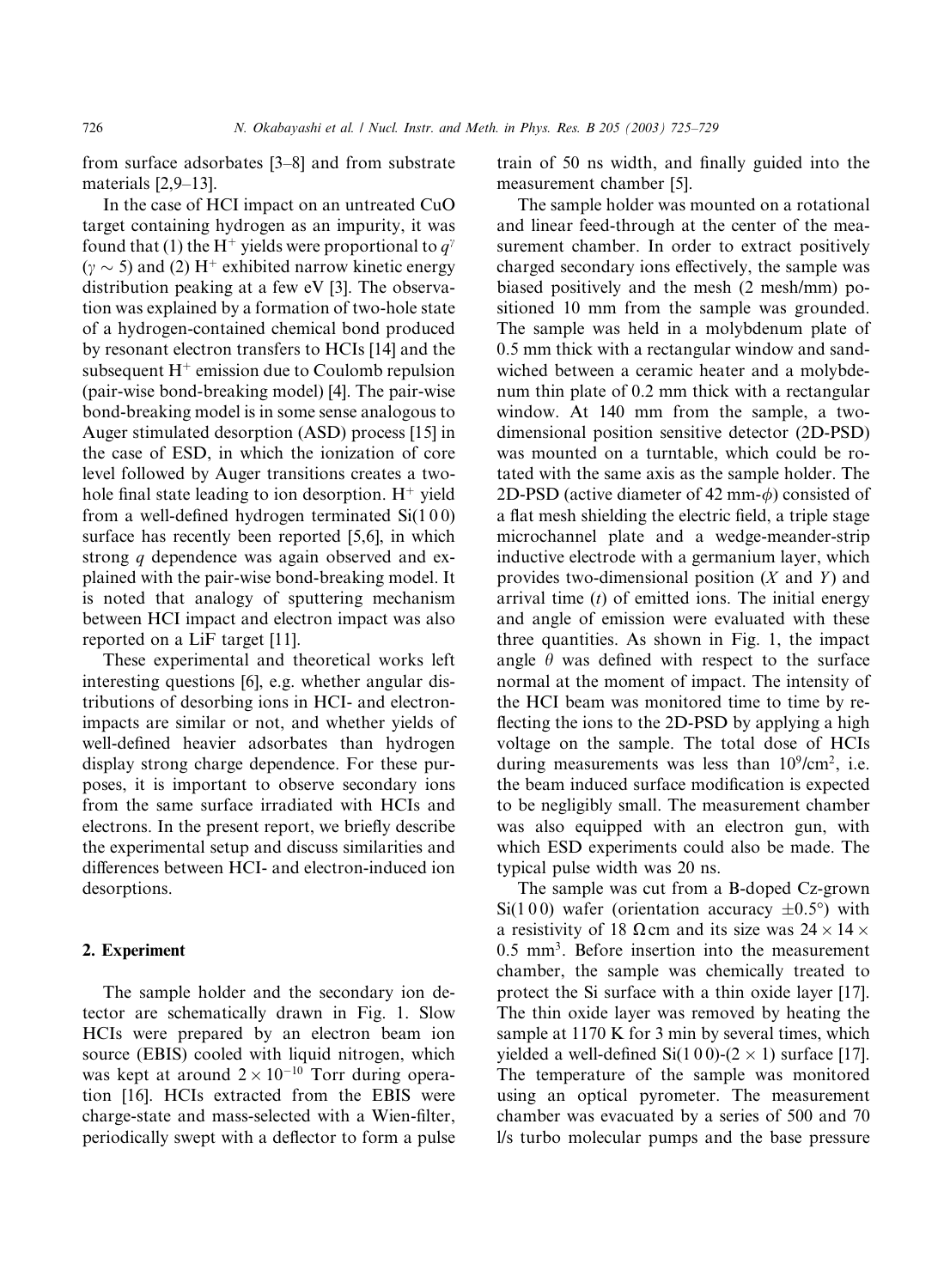

Fig. 1. A schematic drawing of the sample holder and the secondary ion detector. The sample holder and 2D-PSD could be independently rotated around the same rotation axis at the center of the measurement chamber.

was  $\sim$ 1  $\times$  10<sup>-10</sup> Torr after 72 h bake-out. A liquidnitrogen-cooled shroud was used during the sample heating, which helped to keep the pressure better than  $3 \times 10^{-9}$  Torr. Major degassing components during the sample heating were  $H_2$  and CO with a small amount of H<sub>2</sub>O ( $\sim$ 2 × 10<sup>-10</sup>) Torr). The present study was carried out on the sample left in the background ambience after the above-mentioned treatment, i.e. no intentional introduction of adsorbate was made. Details of the data acquisition system are given elsewhere [5].

# 3. Results and discussion

### 3.1. Electron impact

A time of flight (TOF) spectrum of secondary particles emitted from the  $Si(100)$  surface irradiated with 450 eV pulsed electrons is shown in Fig. 2 (impact angle  $\theta = 28^{\circ}$ , target bias = 150 V). The position of the peak (a) was found to be inde-



Fig. 2. A TOF spectrum of secondary particles emitted from the  $Si(100)$  surface irradiated with 450 eV electrons. Peaks (a), (b) and (c) correspond to photon,  $H^+$  and  $F^+$  ions, respectively.

pendent of the sample bias and accordingly is attributed to photons emitted when the pulsed electron hit the sample. Actually the width of the peak (a) is the same as the pulse width of the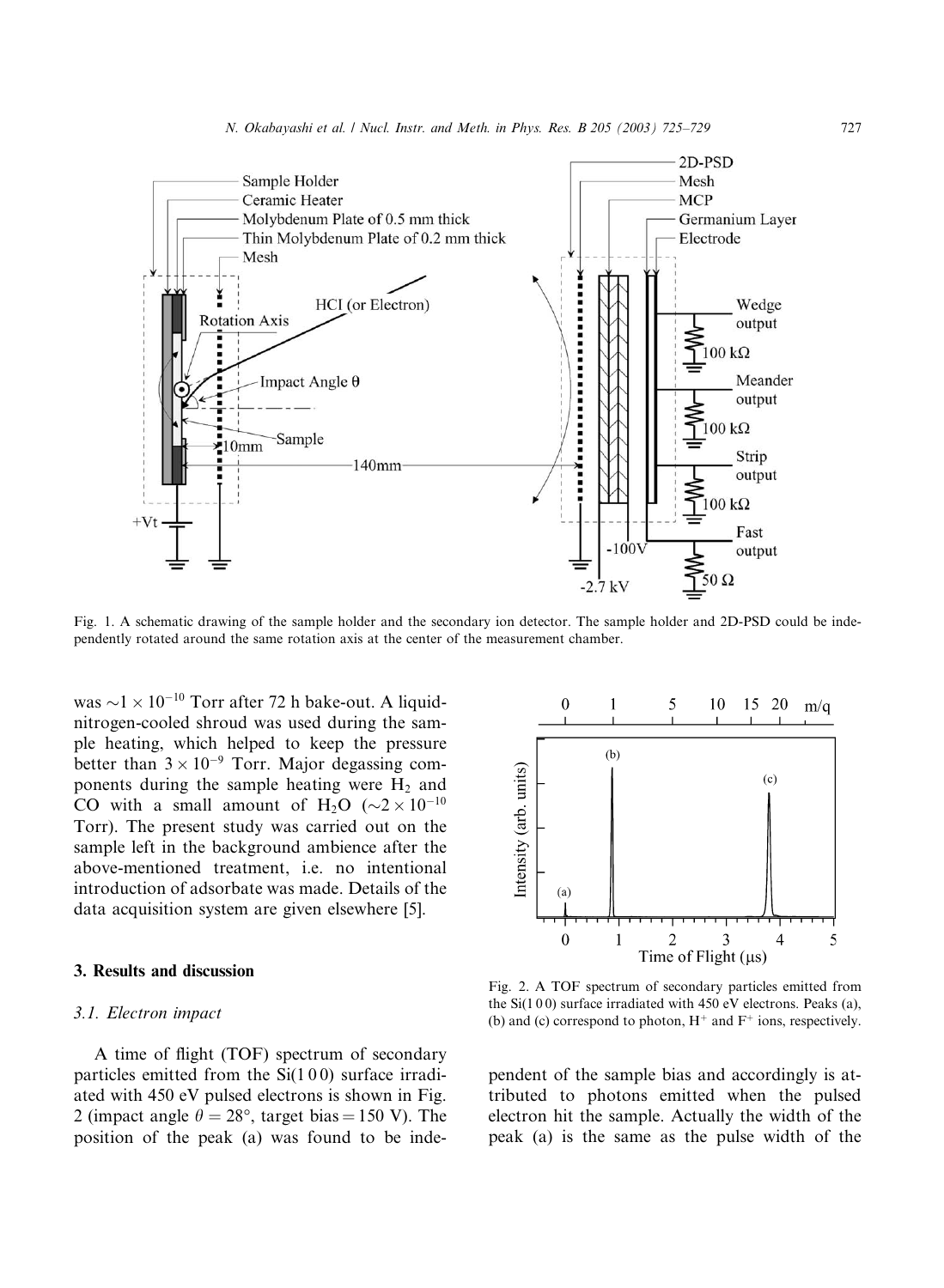electron beam. At the top of the figure, the axis of mass to charge ratio is given, which was derived assuming the initial velocity of secondary ions to be zero. It is seen that the peaks (b) and (c) were identified as  $H^+$  and  $F^+$  ions, respectively.

The origin of H is tentatively attributed to water molecules in the residual gas because of the following two reasons: (1) the angular distribution of  $H^+$  was qualitatively the same as those reported previously from  $H_2O$  adsorbed  $Si(100)$  surface [18,19] and (2)  $H_2O$  is the only residual gas reactive on Si(100) surface. It is noted that (1)  $H_2O$  is dissociatively adsorbed on a  $Si(100)$  surface at the room temperature to form Si–H and Si–OH and (2)  $H^+$  ions are dominantly emitted from the OH bond, which was confirmed by comparing  $H^+$ emission from  $H_2O$  adsorbed  $Si(100)$  surfaces with monohydride  $Si(100)$  surfaces [18,19].

On the other hand, the origin of  $F^+$  is not known. It has been reported that even when the amounts of fluorine was less than the detection limit of Auger electron spectroscopy,  $F^+$  was detected in the ESD study [20,21]. An early theoretical work showed that  $0.4e^-$  is transferred to the F atom from the Si atom in the same bond [22], i.e. Si–F covalent bond has a highly ionic character. In the case of ionic targets, ASD process [15] is known to play an important role: the ionization of core level, e.g. F 2s, followed by intra-atomic Auger transitions creates a two-hole state of fluorine.

The angular distribution of  $F^+$  was also measured, showing that four peaks appeared along the crystallographic direction of the  $Si(100)$  surface, i.e.  $[0 1 1]$  and  $[0 1 1]$ , which is consistent with previous ESD works on fluorine adsorbed Si(1 0 0) surfaces [20,21,23]. The surface condition was checked with this ESD experiment before and after the HCI irradiation, where the relative intensity of  $H^+$  and  $F^+$  ions to the photon signal as well as the angular distributions were confirmed to be unchanged.

### 3.2. HCI impact

Fig. 3(A) shows a TOF spectrum of secondary ions emitted from the  $Si(100)$  surface irradiated with 400 eV/q Ar<sup>4+</sup> (impact angle  $\theta = 45^{\circ}$ , target



Fig. 3. TOF spectra of secondary ions emitted from the same  $Si(100)$  surface as used in Fig. 2 irradiated with (A) 1.6 keV  $Ar^{4+}$  ions and (B) 2.4 keV  $Ar^{6+}$  ions. Peaks (a), (b), (c) and (d) correspond to  $H^+$ ,  $F^+$ , Si(H)<sup>+</sup> and SiOH<sup>+</sup> ions, respectively. Secondary ion yields were normalized to the number of incident HCIs.

bias  $= 400$  V). It is seen that the photon peak detected during the ESD measurement was not observed. Then in order to determine the time zero, TOF spectra for more than three different sample biases were taken. At the top of the figure, the axis of mass to charge ratio thus determined is shown. In addition to the H<sup>+</sup> (peak (a)) and  $F^+$ (peak (b)) ions which were observed also for electron impact,  $Si(H)$ <sup>+</sup> and  $SiOH$ <sup>+</sup> ions (corresponding to the peaks (c) and (d), respectively) were detected. The  $Si(H)^+$  peak skewed to shorter TOF side, which corresponds to energetic emission induced by kinetic energy transfer.

Fig. 3(B) shows a TOF spectrum of secondary ions for 400 eV/q Ar<sup>6+</sup> ions. It is seen that the yields of  $Si(H)$ <sup>+</sup> and  $SiOH$ <sup>+</sup> ions did not depend on the charge state, which is qualitatively the same as those observed for monohydride  $Si(100)$  surface [6]. On the other hand, the  $H^+$  and  $F^+$  yields were about three times larger than those for  $Ar^{4+}$ . Similar experiments were performed for  $Ar^{q+}$  ions